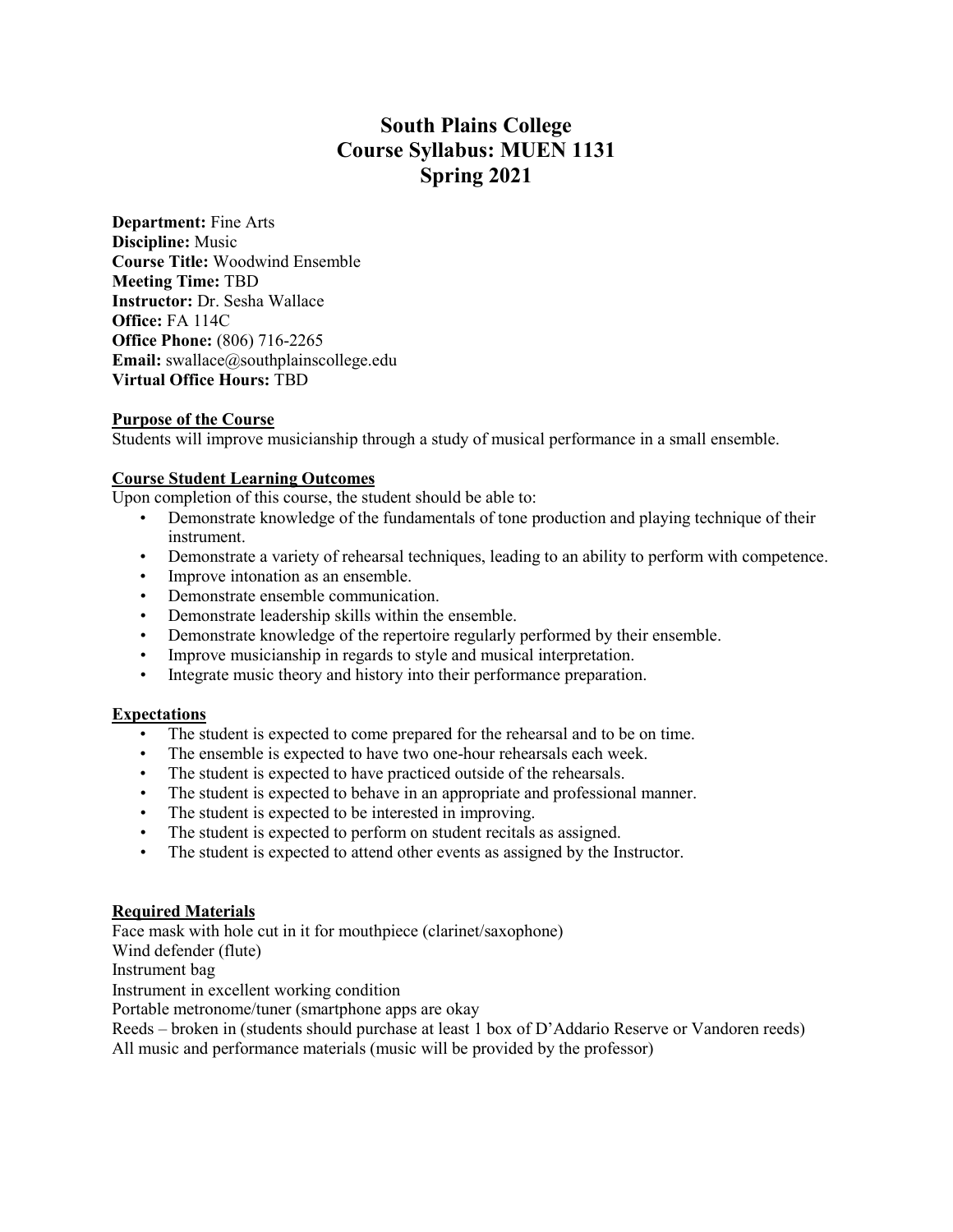# **Meetings, Recordings, and Performances**

Rehearsals or meetings will be arranged according to students' and professor's class schedules. They may be in-person or virtual, depending on space availability and safety.

Students will submit recordings of ensemble material to the professor. The material and recording deadline will be outlined by the professor.

- All rehearsals or meetings will be in the Fine Arts building or conducted through Blackboard Collaborate or Zoom.
- The ensemble will perform one recital a semester at the discretion of the professor. Performances will be in-person or virtual, depending on space availability and safety. If it is not safe or feasible to hold an in-person or virtual performance, there will be no performance.

# **Repertoire Research**

The student will research a piece of repertoire assigned by the professor.

- Contents of the research document will be outlined by the professor.
- The document should be typed.
- The document should be submitted to the professor by the given deadline.
- Late documents will not be accepted.

# **Attendance**

Students are expected to attend all rehearsals and performances, **whether they are virtual or in-person.**

- If the student is ill or has been exposed to Covid-19, the student is excused from any in-person meeting.
- Students should give the instructor advance notice in the event that a rehearsal must be missed.
- Students must have a legitimate excuse for missing a rehearsal. If ill, the student must notify the professor before the missed rehearsal.
- Students who come to the rehearsal unprepared, without appropriate materials, or exhibit no desire to improve may be dismissed and earn an F for that rehearsal.

If a student must miss a rehearsal because of participation in an activity sanctioned by the college or being sick, the student must notify the instructor PRIOR to the day of absence. This notification must be in the form of a written document prepared by the Office of the Dean of Students or a doctor's note. Verbal notification or written notification after the absence is not acceptable.

# **Grading Standards**

**Final grades are based on a combination of the following:**

- Weekly Meetings  $-40\%$
- Recordings  $-40\%$
- Repertoire Research  $20\%$

### **Grade Book**

The course grade book is maintained at https://southplainscollege.blackboard.com/webapps/login/. You are encouraged to log in regularly, to keep track of your personal records. If you have questions about using this website, please do not hesitate to ask the instructor.

# **Covid-19 Statement**

It is the policy of South Plains College for the Fall 2020 semester that as a condition of on-campus enrollment, all students are required to engage in safe behaviors to avoid the spread of COVID-19 in the SPC community. Such behaviors specifically include the requirement that all students properly wear CDC-compliant face coverings while in SPC buildings including in classrooms, labs, hallways, and restrooms. Failure to comply with this policy may result in dismissal from the current class session. If the student refuses to leave the classroom or lab after being dismissed, the student may be referred to the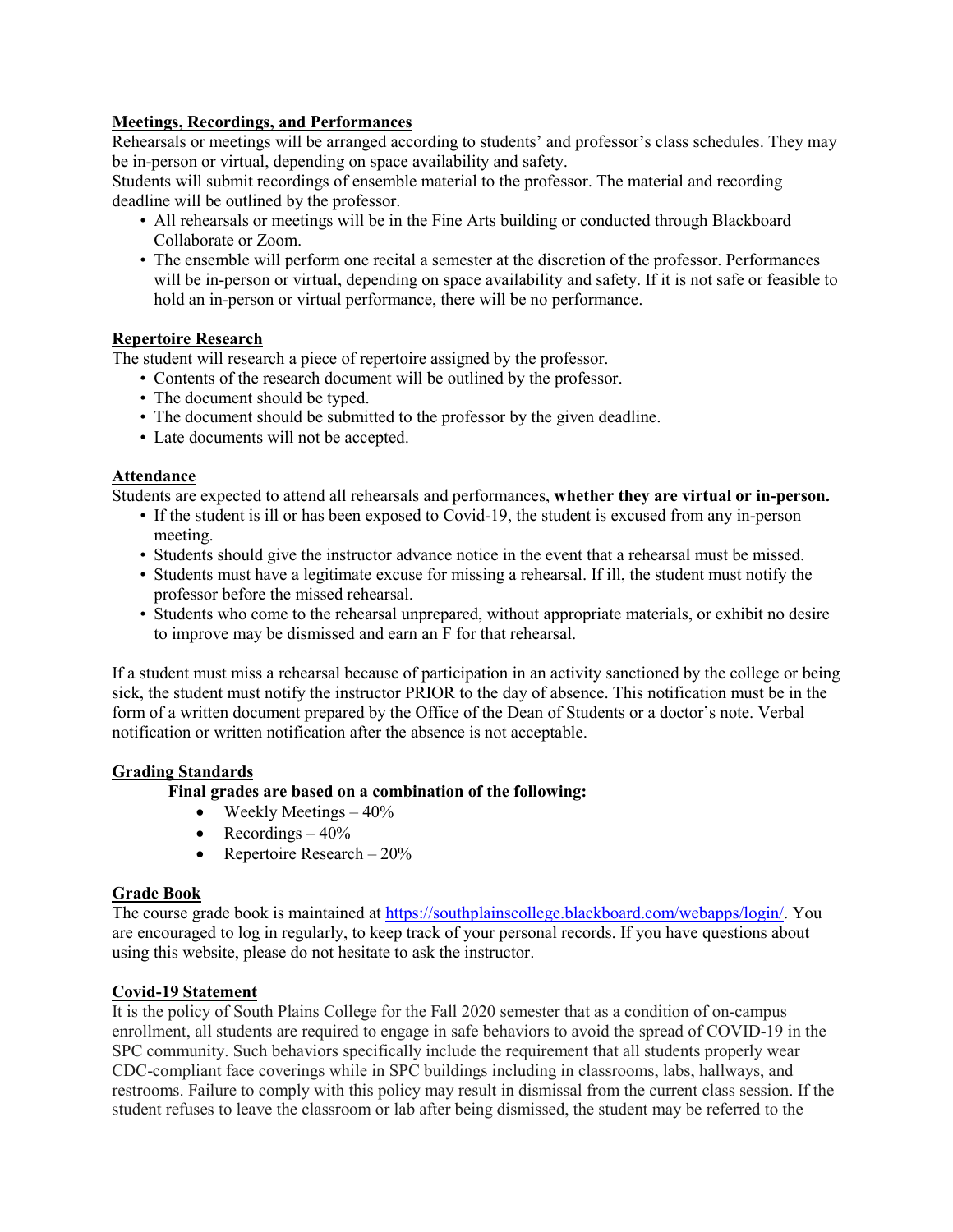Dean of Students on the Levelland campus or the Dean/Director of external centers for Student Code of Conduct Violation.

### **SPC Mask Policy**

It is the policy of South Plains College for the Spring 2021 semester that as a condition of on-campus enrollment, all students are required to engage in safe behaviors to avoid the spread of COVID-19 in the SPC community. Such behaviors specifically include the requirement that all students properly wear CDC-compliant face coverings while in SPC buildings including in classrooms, labs, hallways, and restrooms. Failure to comply with this policy may result in dismissal from the current class session. If the student refuses to leave the classroom or lab after being dismissed, the student may be referred to the Dean of Students on the Levelland campus or the Dean/Director of external centers for Student Code of Conduct Violation. Students who believe they have been exposed or may be COVID-19 positive, must contact Health Services, DeEtte Edens, BSN, RN at (806) 716-2376 or dedens@southplainscollege.edu.

# **Plagiarism and Cheating**

Students are expected to do their own work on all projects, quizzes, assignments, examinations, and papers. Failure to comply with this policy will result in an F for the assignment and can result in an F for the course if circumstances warrant.

Plagiarism violations include, but are not limited to, the following:

- Turning in a paper that has been purchased, borrowed, or downloaded from another student, an online term paper site, or a mail order term paper mill;
- Cutting and pasting together information from books, articles, other papers, or online sites without providing proper documentation;
- Using direct quotations (three or more words) from a source without showing them to be direct quotations and citing them; or
- Missing in-text citations.

Cheating violations include, but are not limited to, the following:

- Obtaining an examination by stealing or collusion;
- Discovering the content of an examination before it is given;
- Using an unauthorized source of information (notes, textbook, text messaging, internet, apps) during an examination, quiz, or homework assignment;
- Entering an office or building to obtain unfair advantage;
- Taking an examination for another;
- Altering grade records;
- Copying another's work during an examination or on a homework assignment;
- Rewriting another student's work in Peer Editing so that the writing is no longer the original student's;
- Taking pictures of a test, test answers, or someone else's paper.

### **Student Code of Conduct Policy**

Any successful learning experience requires mutual respect on the part of the student and the instructor. Neither instructor nor student should be subject to others' behavior that is rude, disruptive, intimidating, aggressive, or demeaning**.** Student conduct that disrupts the learning process or is deemed disrespectful or threatening shall not be tolerated and may lead to disciplinary action and/or removal from class.

#### **Diversity Statement**